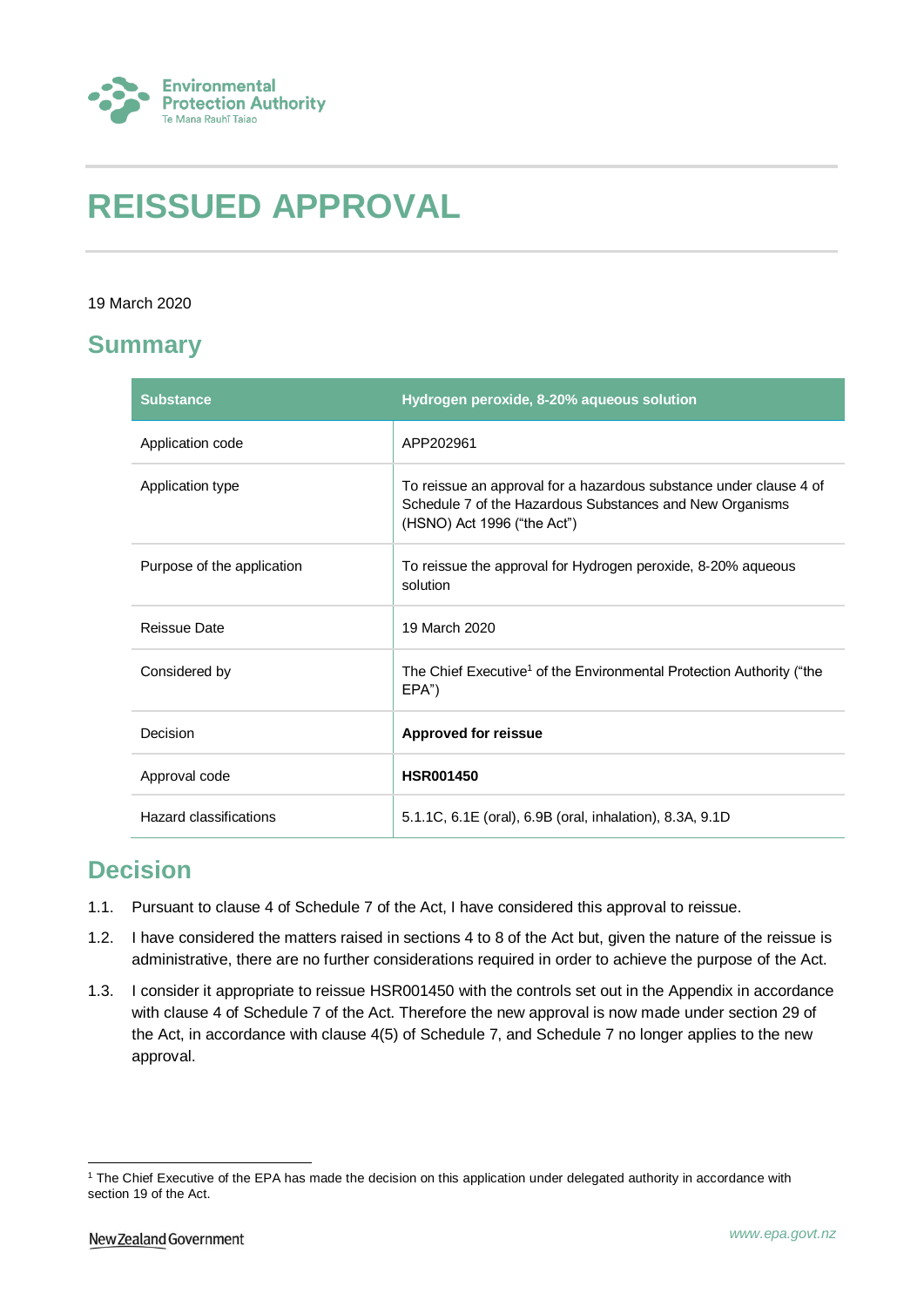1.4. The transitional provisions of the relevant EPA Notices apply to the reissued approval for the transitional period which begins on the date of reissue and ends on 31 March 2022.

All Environmental *<u></u>* 

*Signed by:* **Date: 19 March 2020**

Dr Allan L Freeth

**Chief Executive, EPA**

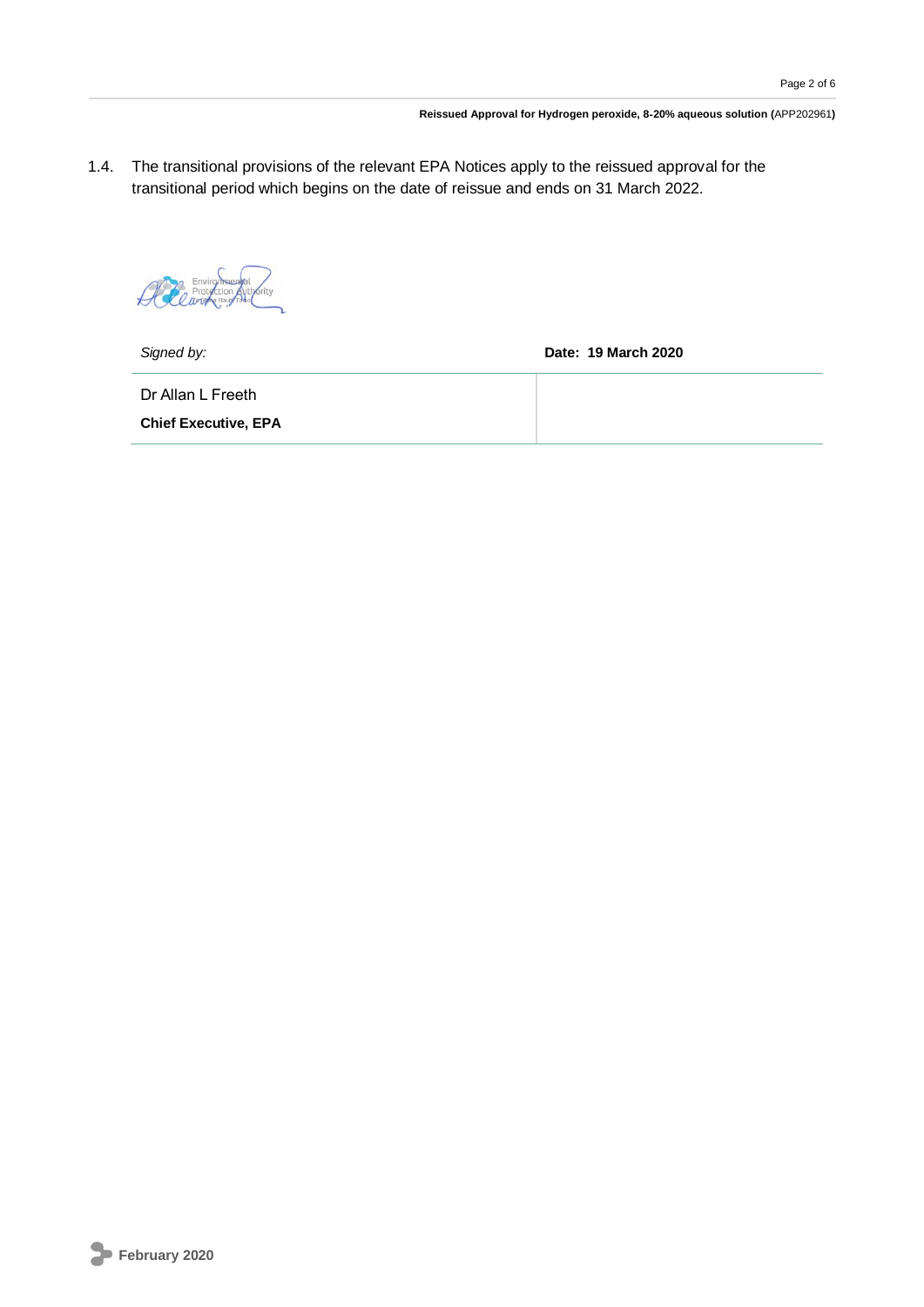**Reissued Approval for Hydrogen peroxide, 8**‑**20% aqueous solution (**APP202961**)**

## **Appendix: Controls applying to Hydrogen peroxide, 8**‑**20% aqueous solution**

#### **EPA Controls**

| <b>Control</b><br>code | <b>EPA Notice</b>                                                       | <b>Control description</b>                                   |
|------------------------|-------------------------------------------------------------------------|--------------------------------------------------------------|
| LAB                    | <b>EPA Labelling</b><br>Notice 2017                                     | Requirements for labelling of hazardous substances           |
| <b>PKG</b>             | <b>EPA Packaging</b><br>Notice 2017                                     | Requirements for packaging of hazardous substances           |
| <b>SDS</b>             | <b>EPA Safety Data</b><br>Sheet Notice 2017                             | Requirements for safety data sheets for hazardous substances |
| <b>DIS</b>             | <b>EPA Disposal</b><br>Notice 2017                                      | Requirements for disposal of hazardous substances            |
| HPC-1                  | <b>EPA Hazardous</b><br><b>Property Controls</b><br>Notice 2017 Part 1  | <b>Hazardous Property Controls preliminary provisions</b>    |
| $HPC-3$                | <b>EPA Hazardous</b><br><b>Property Controls</b><br>Notice 2017 Part 3  | Hazardous substances in a place other than a workplace       |
| HPC-4A                 | <b>EPA Hazardous</b><br><b>Property Controls</b><br>Notice 2017 Part 4A | Site and storage controls for class 9 substances             |
| HPC-4B                 | <b>EPA Hazardous</b><br><b>Property Controls</b><br>Notice 2017 Part 4B | Use of class 9 substances                                    |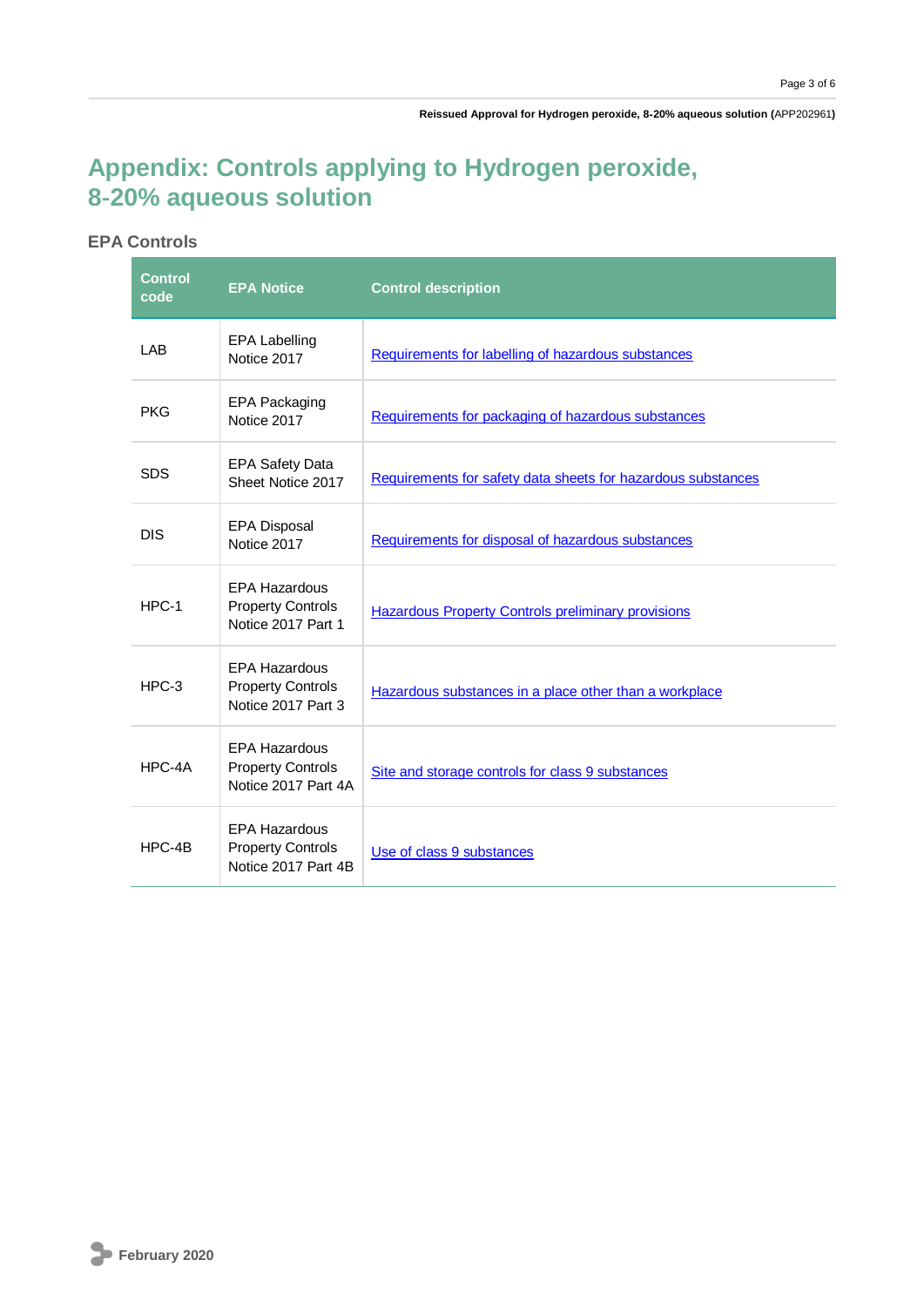#### **Reissued Approval for Hydrogen peroxide, 8**‑**20% aqueous solution (**APP202961**)**

#### **HSNO Additional Controls and Modifications to Controls**

| <b>Control</b><br>code | <b>HSNO Act</b> | <b>Control</b>                                                                                                                                                                                                                                                                    |
|------------------------|-----------------|-----------------------------------------------------------------------------------------------------------------------------------------------------------------------------------------------------------------------------------------------------------------------------------|
| Use<br>restriction     | Section 77A     | No person may use this substance described as a pesticide or a<br>veterinary medicine.<br>However, this substance may be used in the formulation of a pesticide or                                                                                                                |
|                        |                 | a veterinary medicine.                                                                                                                                                                                                                                                            |
|                        |                 | For the purpose of this control—                                                                                                                                                                                                                                                  |
|                        |                 | <b>pesticide</b> includes, but is not limited to, a product intended for<br>(a)<br>use as an acaricide, antifouling paint, avicide, fumigant,<br>fungicide, insecticide, herbicide, miticide, molluscicide, piscicide,<br>timber treatment preservative or vertebrate toxic agent |
|                        |                 | <b>veterinary medicine</b> has the same meaning given to it in the<br>(b)<br>Agricultural Compounds and Veterinary Medicines Act 1997.                                                                                                                                            |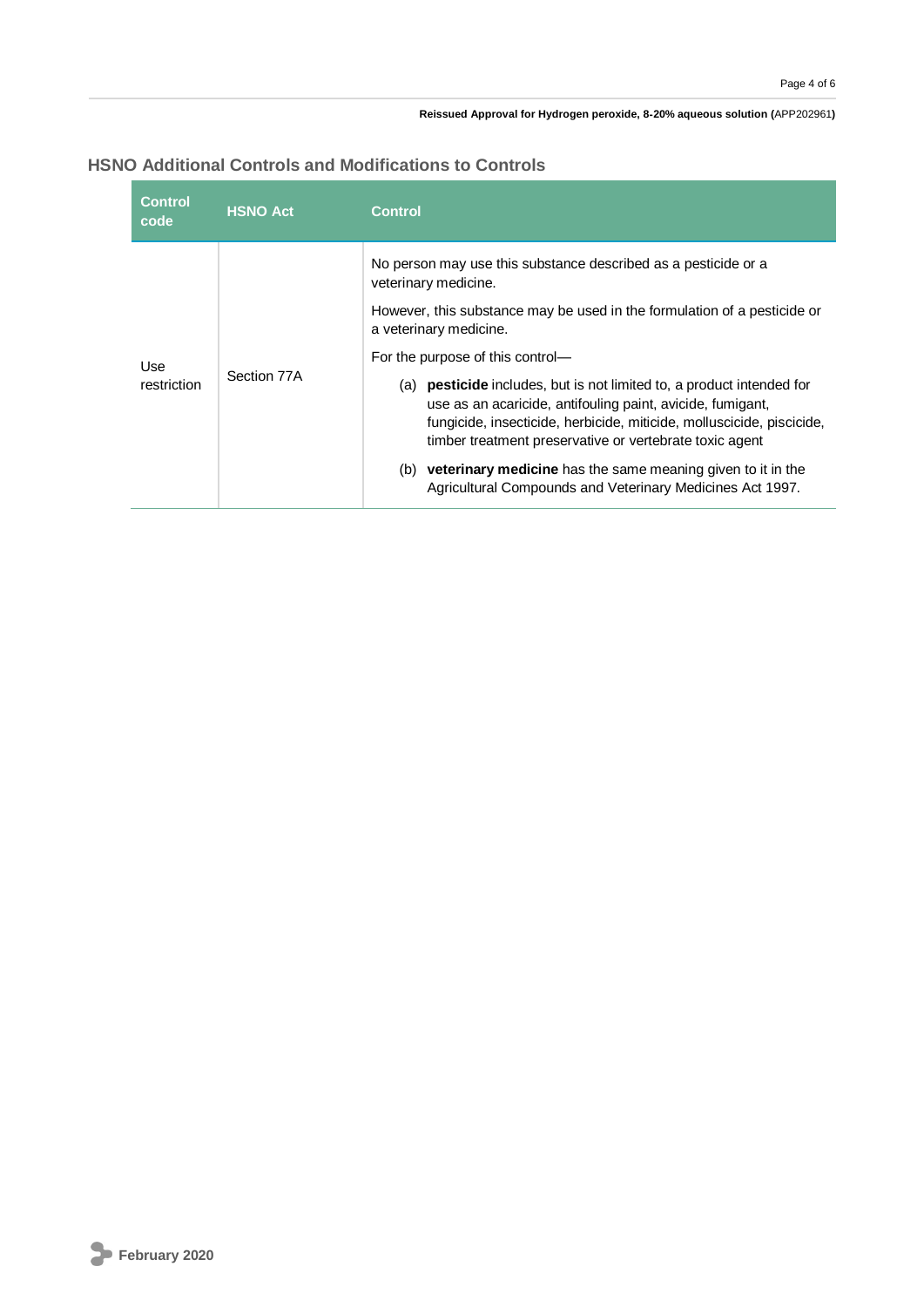#### **HSW (HS) Requirements**

Note: these requirements are not set for the substance under this approval but apply in their own right under the Health and Safety at Work (Hazardous Substances) legislation according to the classification of the substance. They are listed here for information purposes only.

| Code           | <b>Regulation</b>        | <b>Description</b>                                                                                                                                                               |
|----------------|--------------------------|----------------------------------------------------------------------------------------------------------------------------------------------------------------------------------|
| <b>HSW2-1</b>  | Reg 2.1-2.4              | Workplace labelling of hazardous substance containers                                                                                                                            |
| <b>HSW2-2</b>  | Reg 2.5-2.10             | <b>Signage</b>                                                                                                                                                                   |
| <b>HSW2-3</b>  | Reg 2.11                 | Safety data sheets                                                                                                                                                               |
| <b>HSW2-4</b>  | Reg 2.12-2.14            | Packaging                                                                                                                                                                        |
| <b>HSW3-1</b>  | Reg 3.1                  | Inventory                                                                                                                                                                        |
| <b>HSW3-2</b>  | Reg 3.2-3.3              | Managing risks associated with hazardous substances                                                                                                                              |
| <b>HSW4-2</b>  | Reg 4.5-4.6              | Information, instruction, training and supervision                                                                                                                               |
| <b>HSW5-1</b>  | Reg 5.2-5.5              | <b>Fire extinguishers</b>                                                                                                                                                        |
| <b>HSW5-2</b>  | Reg 5.6-5.13             | <b>Emergency response plans</b>                                                                                                                                                  |
| <b>HSW8-1</b>  | Reg 8.1-8.2              | <b>Compliance certification</b>                                                                                                                                                  |
| <b>HSW8-2</b>  | Reg 8.3-8.4              | Requirements for public transportation of class 1 to 5 substances                                                                                                                |
| <b>HSW12-1</b> | Reg 12.2                 | General limits on class 5.1.1 and 5.1.2 substances                                                                                                                               |
| <b>HSW12-2</b> | Reg 12.3                 | Substances that must be secured                                                                                                                                                  |
| <b>HSW12-3</b> | Reg 12.5                 | Requirements to reduce likelihood of unintended combustion or explosion<br>of class 5.1.1 or 5.1.2 substance                                                                     |
| <b>HSW12-4</b> | Reg 12.6                 | Duty of PCBU who directs work to ensure personal protective equipment<br>used                                                                                                    |
| <b>HSW12-5</b> | Reg 12.7                 | Requirements to control adverse effects of spills or failure of containers                                                                                                       |
| <b>HSW12-6</b> | Reg 12.8-12.10,<br>12.12 | Duty of PCBU to establish hazardous substance location where class<br>5.1.1 and 5.1.2 substances present and to control adverse effects of<br>unintended combustion or explosion |
| <b>HSW12-7</b> | Reg 12.11                | Requirements where combustion intended or contact with incompatible<br>substances, ignition sources, or exposure to temperature anticipated                                      |
| <b>HSW12-8</b> | Reg 12.13-12.16          | Secondary containment for class 5.1.1 pooling substances                                                                                                                         |
| <b>HSW12-9</b> | Reg 12.17-12.19          | Compliance certificate requirements                                                                                                                                              |
| HSW12-10       | Reg 12.20                | Controls on transit depots where class 5.1.1 or 5.1.2 substances present                                                                                                         |
| <b>HSW13-2</b> | Reg 13.7                 | Duty of PCBU who directs work using class 6, 8.1, 8.2, or 8.3 substances<br>to ensure equipment is appropriate                                                                   |
| <b>HSW13-3</b> | Reg 13.8                 | Duty of PCBU who directs work using class 6 and 8 substances to ensure<br>personal protective equipment used                                                                     |